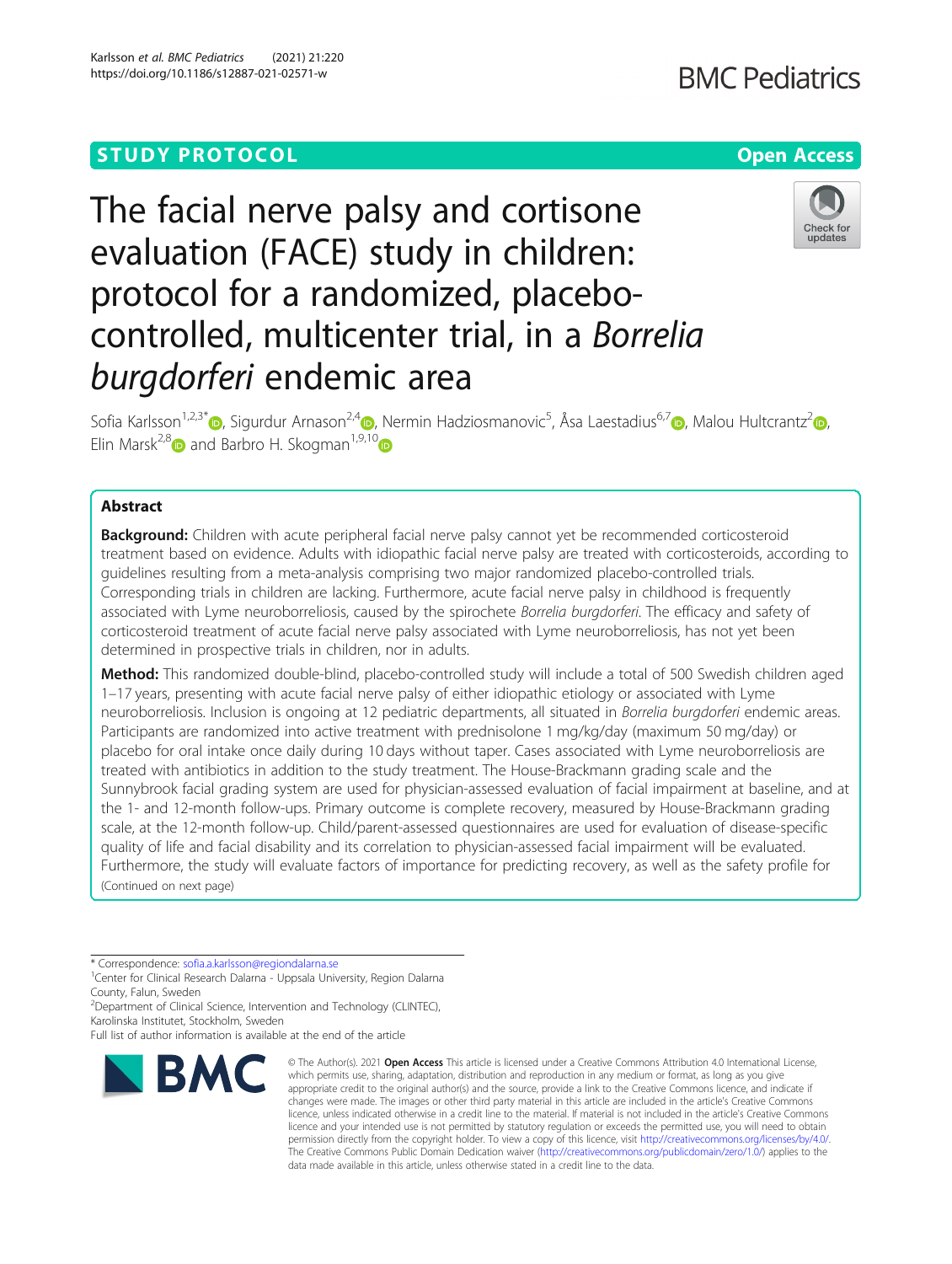# (Continued from previous page)

short-term prednisolone treatment in children with acute facial nerve palsy.

Discussion: This article presents the rationale, design and content of a protocol for a study that will determine the efficacy of corticosteroid treatment in children with acute facial nerve palsy of idiopathic etiology, or associated with Lyme neuroborreliosis. Future results will attribute to evidence-based treatment guidelines applicable also in Borrelia burgdorferi endemic areas.

**Trial registration:** The study protocol was approved by the Swedish Medical Product Agency (EudraCT nr 2017– 004187-35) and published at [ClinicalTrials.gov](http://clinicaltrials.gov) ([NCT03781700,](https://clinicaltrials.gov/ct2/show/NCT03781700) initial release 12/14/2018).

# Background

Treatment strategies regarding children with acute peripheral facial nerve palsy (FNP) are potentially suboptimal. The benefit of corticosteroid treatment in this group of patients has been debated for years without consensus, and up to now evidence of its efficacy is lacking [[1\]](#page-9-0). The rationale for further research on the subject matter will be outlined in this background.

Acute FNP is a condition with several different etiologies. Less frequent causes of the condition include otitis media, infection by varicella zoster virus, trauma, malignancy and hypertension [\[2](#page-9-0)]. In adults, the vast majority of cases are classified as idiopathic FNP, traditionally referred to as Bell's palsy [[3\]](#page-9-0). In children, Lyme neuroborreliosis (LNB) is the most common etiology of acute FNP in Borrelia burgdorferi endemic areas. In studies from Norway and Sweden, acute FNP in children was associated with LNB in 65 and 58% of cases respectively [[4,](#page-9-0) [5](#page-9-0)]. The spirochete Borrelia burgdorferi sensu latu, causing LNB, is transmitted by ticks. Lyme disease is the most common vector-borne infection in temperate areas of the northern hemisphere and may give rise to a disseminated infection, advancing from the skin into the nervous system [\[6\]](#page-9-0). Among children with LNB, acute FNP is the most common specific neurological finding [[7\]](#page-9-0). An acute FNP associated with LNB is treated with antibiotics (ceftriaxone or doxycycline) according to guidelines [[8\]](#page-9-0).

The incidence of acute FNP in childhood differs between studies, due to variations in settings and definitions of the condition. An extensive population-based study from Northern California, USA, shows an annual incidence of idiopathic FNP of 18.8/100000 children  $(\leq 18$  years old) [[9\]](#page-9-0). From a European Borrelia burgdorferi endemic area, a large Norwegian population-based study reported an incidence of 21/100000 per year of FNP of various etiologies among children [[4](#page-9-0)]. In a Swedish study the corresponding number was 30/100000 children per year [\[5](#page-9-0)]. Whether or not the study setting represents an area endemic to Borrelia burgdorferi, would reasonably affect the incidence of acute FNP in the pediatric population. However, the local routine work-up regarding clinical evaluation of the condition (and hence the

classification of LNB cases), may vary between and within countries resulting in difficulties when comparing data.

Acute FNP in children has previously been described as a benign condition with excellent outcome. Admittedly, the spontaneous course in children generally re-sults in higher recovery rates than in adults [\[3](#page-9-0)]. However, some publications suggest that the condition is not as benign as supposed. Biebl et al. found mild to moderate dysfunction in 21% at long-term follow-up in FNP of various etiologies [\[10](#page-9-0)]. Skogman et al. found the same number (21%) of persistent FNP at the long-term follow-up of children with LNB [\[11\]](#page-9-0), and in Peltomaa's study on children's acute FNP of varied etiologies, a mild to moderate dysfunction at follow-up was found in 23– 29% of cases  $[12]$  $[12]$ . The persistent symptoms are described as excessive tear secretion, drooling or pronunciation problems, as well as cosmetic and social problems [[11\]](#page-9-0). Synkinesis, defined as involuntary movement accompanying a voluntary one [\[3\]](#page-9-0), was seen in 8% of children at the long-term follow-up in FNP associated with LNB [[11\]](#page-9-0). Psychological distress and depression associated with FNP among children have been evaluated in a few studies. Lee et al. found a vast majority of children reporting distress associated with FNP at the 6-month follow-up [\[13\]](#page-9-0), and a large retrospective cohort study revealed that children with a history of FNP were diagnosed with depression more often than matched controls [\[14\]](#page-9-0).

Corticosteroid treatment is believed to reduce edema, inflammation and swelling of the facial nerve, thus leading to decompression of the nerve within the facial canal in the temporal bone [[15\]](#page-9-0). Short-term corticosteroid treatment, initiated within 72 h after symptom onset, is widely recommended for treating idiopathic FNP in adults  $[16]$  $[16]$ . However, this has not always been the case, as the efficacy and safety of corticosteroids has long been subject to debate [\[3](#page-9-0), [17](#page-9-0)]. Two large randomized controlled trials ultimately concluded that corticosteroid treatment significantly improves outcome in adult patients with idiopathic FNP [[18](#page-9-0), [19](#page-9-0)], and a subsequent Cochrane review has stated that further studies on the efficacy of corticosteroids on idiopathic FNP in adults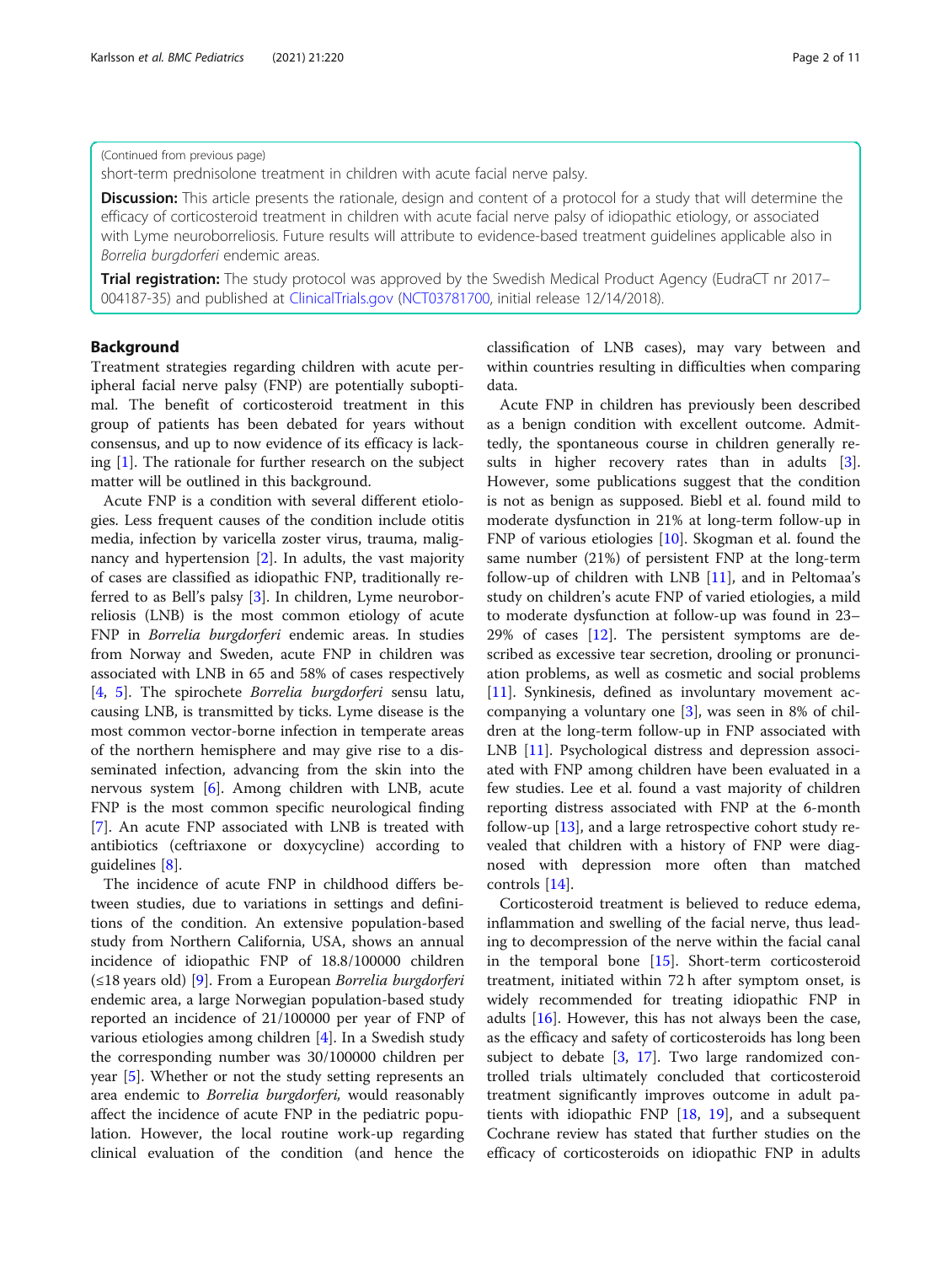are not needed [[16](#page-9-0)]. Regarding children, a systematic review concludes that there are no high quality, wellpowered studies to provide evidence of the efficacy and safety of corticosteroids in treating children's acute FNP [[1\]](#page-9-0). Articles published 2000–2010 were included in the review and the authors found no controlled trials, and level 4 publications predominated [[1\]](#page-9-0). To our knowledge, no convincing evidence has been presented subsequent to this review.

Short-term, oral corticosteroid treatment is commonly used when treating children for a wide array of medical conditions and the safety has previously been evaluated in prospective trials [[20\]](#page-9-0). The most commonly reported side effects among pediatric patients are vomiting, behavioral change and sleep disturbance, occurring in 4– 5% of cases. Infections associated with treatment with short-course, oral corticosteroid appear in 1% of children. More serious infectious conditions, such as Varicella zoster, have been described in a few cases [\[20](#page-9-0)–[22\]](#page-9-0).

In summary, an acute FNP may cause a permanent impairment of the facial function, potentially with a lifelong negative influence on a child's quality of life, and the efficacy of corticosteroids has been shown to significantly improve clinical recovery in adults. Therefore, we are conducting a randomized double-blind, placebocontrolled multicenter trial in children, including pediatric patients with acute FNP of either idiopathic etiology or associated with LNB.

Our aim is to determine the efficacy of corticosteroid treatment in children with acute FNP in a Borrelia burgdorferi endemic area. We hypothesize that corticosteroid treatment favors complete recovery in children with FNP at the 12-month follow-up.

# Method/design

#### Study design and setting

The FACE study (Facial nerve palsy And Cortisone Evaluation in children) is a double-blind, placebocontrolled, multicenter, superiority trial. Participants are randomized consecutively into two parallel groups with an allocation ratio of 1:1. The 12 study centers are pediatric departments in central-southern Sweden, all situated in *Borrelia burgdorferi* endemic areas. The study centers represent pediatric departments at large academic medical centers as well as at smaller secondary care centers. The full list of study centers is published at [ClinicalTrial.gov](http://clinicaltrial.gov) (NCT03781700). Children are evaluated for LNB as part of the clinical routine work-up at each pediatric department, always including lumbar puncture with white cell count in cerebrospinal fluid and detection of intrathecally produced anti-Borrelia antibodies, in order to find and classify LNB cases [[8\]](#page-9-0). The first participant in the FACE study was included May 3rd 2019 and recruitment is predicted to continue throughout 2022.

The FACE study is following the SPIRIT guidelines.

# Study population

Children 1–17 years of age presenting with an acute FNP within 72 h from onset are enrolled in this study. Exclusion criteria ensure exclusion of children with acute FNP associated with underlying medical conditions other than LNB. Thus, participants have a FNP of either idiopathic etiology or associated with LNB. Furthermore, children with conditions where corticosteroid treatment is inappropriate or unsafe are excluded (Table [1\)](#page-3-0). All study participants are recorded in an identification log, containing information to enable identification of each participant in relation to a specific code number. Children with an acute FNP who are not eligible for the FACE study are recorded in a de-identified mode for gender, age-interval and reason for nonparticipation in the study.

# Intervention

The intervention group receives prednisolone (tablet Prednisolone 5 mg) for oral intake once daily for 10 days without taper. The dosage is set in weight intervals aiming at a dosage of 1 mg/kg/day (maximum 50 mg/day) (Table [2](#page-3-0)). The control group receives the corresponding amount of placebo tablets. Investigator and child/parents are blinded to the intervention. Thus, the prescription to the specific participant only includes the specific number of tablets of study drug, for oral intake once daily for 10 days. The study drug intervention and the protocol as a whole have been reviewed and approved by the Swedish medical products agency (EudraCT nr 2017–004187-35).

The choices of corticosteroid and dosage are based on previous studies in adults and children. Engström et al. used prednisolone 60 mg/day for oral intake once daily for 5 days, and 5 days of taper in the Scandinavian Bell's palsy study in adults [[18](#page-9-0)]. Sullivan et al. used prednisolone 50 mg/day for oral intake once daily for 10 days without taper, in the corresponding study in adults in Scotland [\[19](#page-9-0)]. The dosage of 1 mg/kg/day (maximum 50 mg/day) is considered an equivalent dose in children and has been used in several small treatment studies in children, with or without taper  $[1, 23]$  $[1, 23]$  $[1, 23]$  $[1, 23]$ . Thus, based on previous studies mentioned above, and to facilitate and uphold compliance with treatment, a dosage of 1 mg/kg/ day (maximum 50 mg/day) in weight intervals (Table [2](#page-3-0)) without taper, was chosen for the FACE study. Furthermore, the chosen dosage strategy is in line with the treatment protocol of an ongoing trial on FNP in children in Australia and New Zeeland, using a 10-day course of prednisolone, aiming at 1 mg/kg/day for oral intake once daily without taper [\[24](#page-9-0)].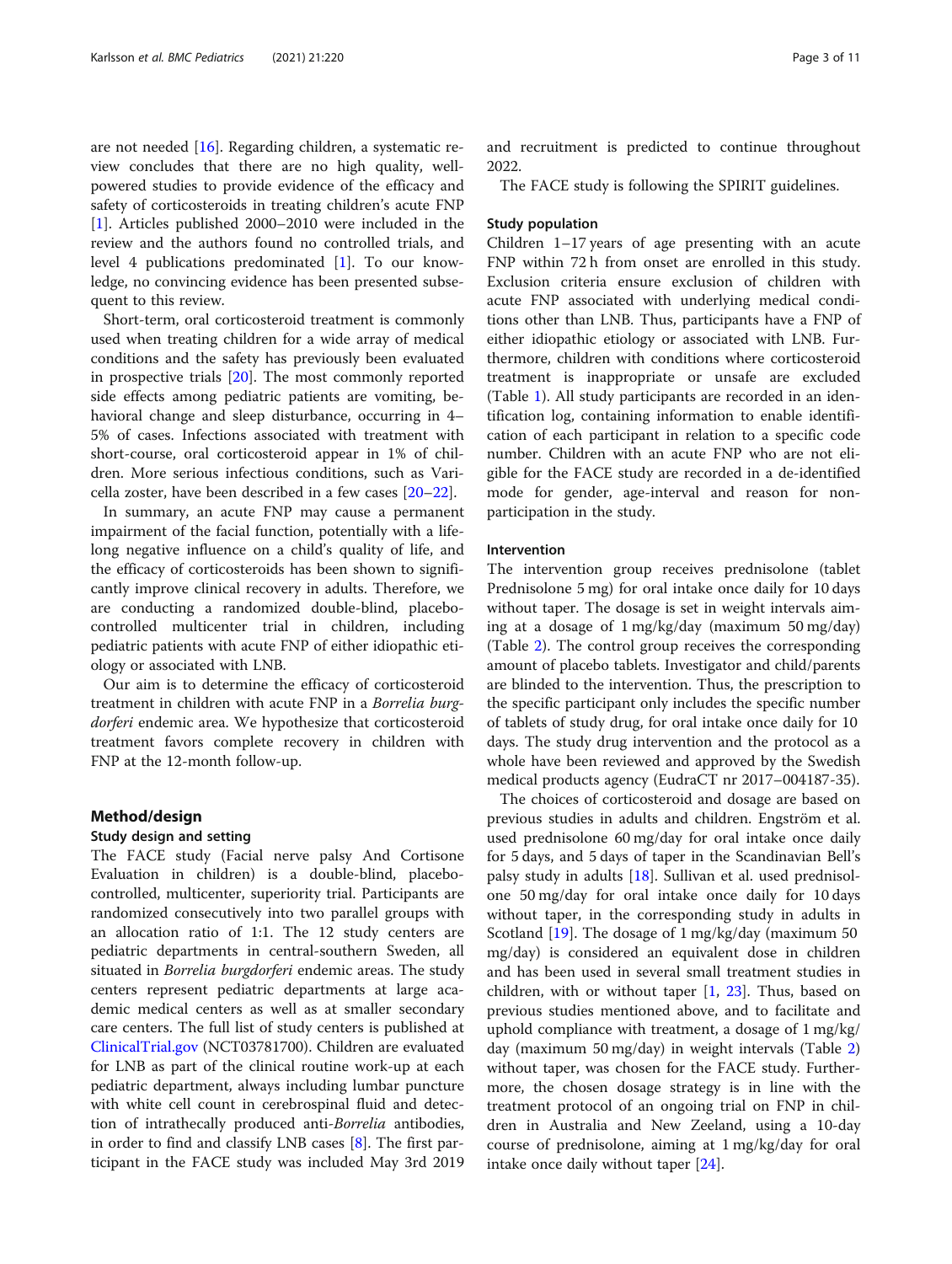# <span id="page-3-0"></span>Table 1 Inclusion and exclusion criteria

Inclusion criteria

1. 1–17 years of age

2. Acute peripheral unilateral facial nerve palsy

3. Symptom duration < 72 h

4. Signed informed consent

Exclusion criteria

1. Head trauma < 1 month

2. Central facial palsy

3. Malformations of the head and neck

4. Conditions incompatible with corticosteroid treatment (arterial hypertension, diabetes mellitus type 1, psychiatric disorder, active or latent tuberculosis, intolerance of lactose)

5. Current or past oncological diagnosis

6. Other serious medical conditions (meningitis, encephalitis, stroke)

7. Acute otitis media

8. Signs of herpes simplex or varicella zoster infection (vesicles in the ear region)

9. Pregnancy or breastfeeding

10. Use of any systemic or inhaled corticosteroids within 2 weeks prior symptom onset

11. Immunization with live vaccine < 1 month prior onset of symptoms

12. Requirement of live vaccine within 2 months from start of experimental treatment (prednisolone/placebo)

13. Evaluation of primary endpoint at 12 months not feasible for any reason

14. Previously included into the FACE study

The tablets with the study drug can be crushed and mixed with something tasty in order to facilitate oral intake, with recognition from the Swedish medical product agency (MPA) Taking the first dose as soon as possible after inclusion and the decision about concomitant antibiotic treatment for LNB, is encouraged. Hence, a

|          |  |  | Table 2 Dosage of study drug (tablet Prednisolone 5 mg or |  |  |
|----------|--|--|-----------------------------------------------------------|--|--|
| placebo) |  |  |                                                           |  |  |

| Child's weight in<br>kilograms | Number of<br>tablets/day | <b>Total number of</b><br>tablets |
|--------------------------------|--------------------------|-----------------------------------|
| $5 - 9.9$                      | $\mathfrak{D}$           | 20                                |
| $10 - 14.9$                    | 3                        | 30                                |
| $15 - 19.9$                    | 4                        | 40                                |
| $20 - 24.9$                    | 5                        | 50                                |
| $25 - 29.9$                    | 6                        | 60                                |
| $30 - 34.9$                    | 7                        | 70                                |
| $35 - 39.9$                    | 8                        | 80                                |
| $40 - 44.9$                    | 9                        | 90                                |
| $\geq 45$                      | 10                       | 100                               |

Weigh intervals and number of tablets for oral intake once daily. Treatment period is 10 days. All bottles contain 100 tablets

potential prednisolone treatment will not precede the start of antibiotics for those children with FNP associated to LNB. Taking subsequent doses in the morning is encouraged. Study nurses are provided with standardized recommendations for the participants in case of vomiting in conjunction with, or after intake of, the study drug. The bottle containing the study drug can be stored at room temperature.

# Withdrawal of subjects

Participants can leave the study at any time without giving any specific explanation, but will be followed-up for safety reasons. Furthermore, the principal investigator can decide on withdrawal of a participant from the study due to e.g. adverse events or insufficient compliance with the study drug treatment.

#### Randomization and blinding

The study is double-blind with a concealed allocation. A study statistician was responsible for the randomization procedure. A randomization list, or code key, using variable random block sizes, was created and used when undertaking coding and labelling of bottles of the study drug (prednisolone/placebo) at the central pharmaceutical unit (Tamro AB). The coded bottles were distributed in advance to the study centers. On inclusion, each participant obtains a consecutive code number from the numbers present at the current study center, and receives a bottle of the study drug with the corresponding code number. The code key (identifying what code number corresponds to prednisolone or placebo) is kept sealed and secure at the Center for Clinical Research, Region Dalarna county, and at the central pharmaceutical unit.

# Emergency un-blinding

There is a theoretical risk of situations occurring when urgent information on the actual treatment (prednisolone or placebo) is vital or essential. In case of such an emergency, the study center holds a sealed opaque envelope for each code, declaring the allocation (prednisolone or placebo) for the specific participant. To uphold the quality and the credibility of the trial, breaking the code in advance for a specific participant should only happen under extraordinary circumstances where it is necessary for the safety of the participant. Principal investigators will report such events to the coordinating investigator within 24 h of breaking the code.

### Concomitant therapy

Study participants who are classified as having a possible or confirmed LNB receive antibiotic treatment according to national guidelines, i.e. ceftriaxone IV 50–100 mg/kg (maximum 2 g) once daily for 10–14 days or doxycycline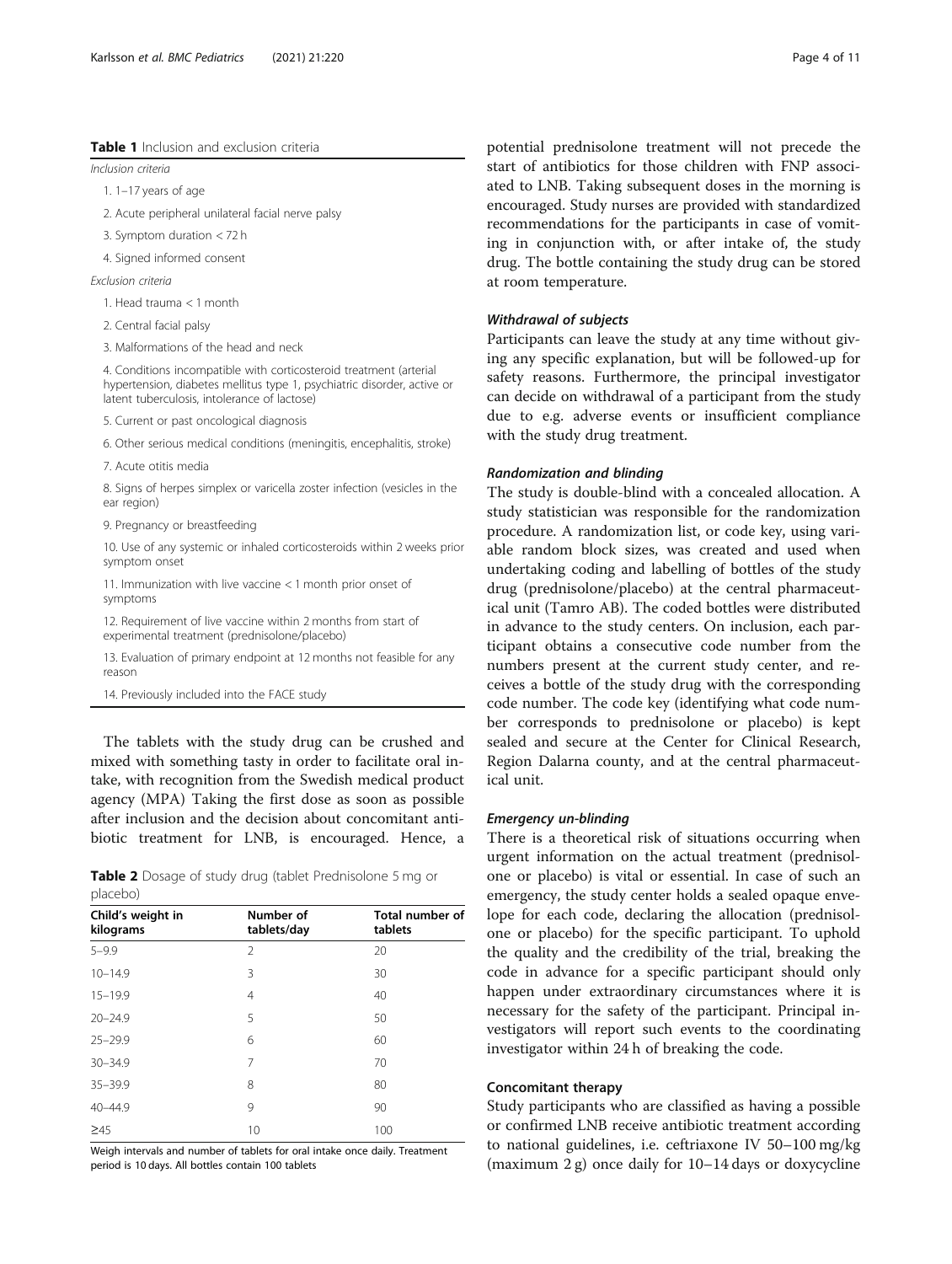PO 4 mg/kg (maximum 200 mg) once daily for 10–14 days [[8\]](#page-9-0). This, and other concomitant treatments, will be recorded in the clinical report form (CRF).

# Primary outcome

The primary outcome is complete recovery, defined as House-Brackmann grading scale (HBGS) grade I, at the 12-month follow-up. The HBGS is a clinical grading scale for describing the severity of facial impairment [[25\]](#page-9-0). The physician grades the facial function on the affected side from I, meaning no impairment, to VI, corresponding to no function at all. The evaluation takes into account both static and dynamic asymmetry, as well as synkinesis. Previous studies on children have commonly used HBGS for evaluation of facial function, among them studies constituting the basis of our power calculations [\[10](#page-9-0)–[12\]](#page-9-0). Hence, HBGS is preferred as the instrument for primary outcome measure in the FACE study. Furthermore, at the 12-month follow-up, the facial function has been shown to be stable and no further spontaneous improvement is expected [\[26](#page-9-0)].

# Secondary outcomes

Secondary outcomes include evaluation of complete recovery measured with the Sunnybrook facial grading system (SFGS), prediction of recovery with SFGS, evaluation of facial disability using three different instruments and monitoring of safety.

The SFGS is an alternative to HBGS, in which the physician evaluates each region of the face separately, in motion and at rest respectively, also accounting for synkinesis. The evaluation results in a composite score, where the maximum score 100 corresponds to full function in all regions of the face with no synkinesis [\[27](#page-9-0)]. In adults, the SFGS has been shown to have better repeatability and inter-rater agreement, as compared to HBGS [[28\]](#page-9-0). Moreover, the SFGS has been shown to be reliable even with novice raters [\[28,](#page-9-0) [29\]](#page-9-0), and this is yet another reason for including it in the protocol of the FACE study. The efficacy of prednisolone treatment will be evaluated using SFGS in addition to HBGS, defining complete recovery as SFGS composite score 100, at the 12-month follow-up. Furthermore, as a continuous variable SFGS will be useful for analyzing improvement as well as effect size. Hence, the SFGS composite score median value at 12 months constitutes yet another secondary outcome.

The possibility of prediction of complete recovery at the 12-month follow-up will be evaluated by analyzing the positive predictive value at different cut-off levels for the SFGS composite score at the 1-month follow-up. A previous study in adults has shown that prediction of an unfavorable outcome is possible at a 1-month follow-up using defined cut-off levels for the SFGS [[30\]](#page-9-0).

The FACE study will only include two follow-up visits. This is preferable, as we do not intend to analyze time to recovery as an outcome in the FACE study. By keeping the number of follow-ups to a minimum, we hope to improve attendance at the 12-month follow-up, which is the time point for our primary outcome measure.

The agreement between HBGS and SFGS as rating scales for facial function was merely moderate in a previous study of adults by Berg et al. [\[31](#page-9-0)]. Adding SFGS to the protocol will enable a corresponding agreement evaluation in a pediatric population.

Child/parent-perceived disability and quality of life are assessed with three different instruments as secondary outcomes, in order to describe the impact of FNP on a child's wellbeing. Furthermore, these outcomes will be evaluated for correlation to physician-assessed grading by HBGS and SFGS at the 1- and 12-month follow-ups. Two disease-specific quality of life questionnaires and one questionnaire evaluating presence of synkinesis are used, namely the Facial Clinimetric Evaluation (FaCE) scale, the Facial Disability Index (FDI) and the Synkinesis Assessment Questionnaire (SAQ) [[32](#page-9-0)–[34](#page-9-0)]. These instruments are child/parent-assessed questionnaires, originally developed for an adult population but also now linguistically adapted to better suit a pediatric population. Each questionnaire allows answers from the child or parent, alternatively from the child with assistance from the parent. These modified questionnaires have been evaluated using a "think-aloud" interview method [\[35](#page-9-0), [36](#page-9-0)] in a few children, with present or previous FNP, showing satisfactory usability (unpublished data).

Additionally, the number of adverse events are assessed as a secondary outcome comparing treatment/ placebo groups in order to evaluate the safety profile of prednisolone.

All primary and secondary outcomes will be evaluated in all patients and compared in the treatment/placebo groups as well as in subgroup analysis comparing children with idiopathic FNP and children with FNP associated to LNB.

### Study procedure

# At inclusion/baseline

Children presenting with an acute FNP at any of the 12 study centers are screened for eligibility for the study. This can take place either at the emergency department or at the pediatric department. If eligibility criteria are met and the child and parents choose to participate, information about the study procedure is given to the family and an informed consent is signed by the parents. In accordance with Swedish legislation, both parents must approve of the child's participation in a trial concerning drug evaluation, by written consent. At inclusion, the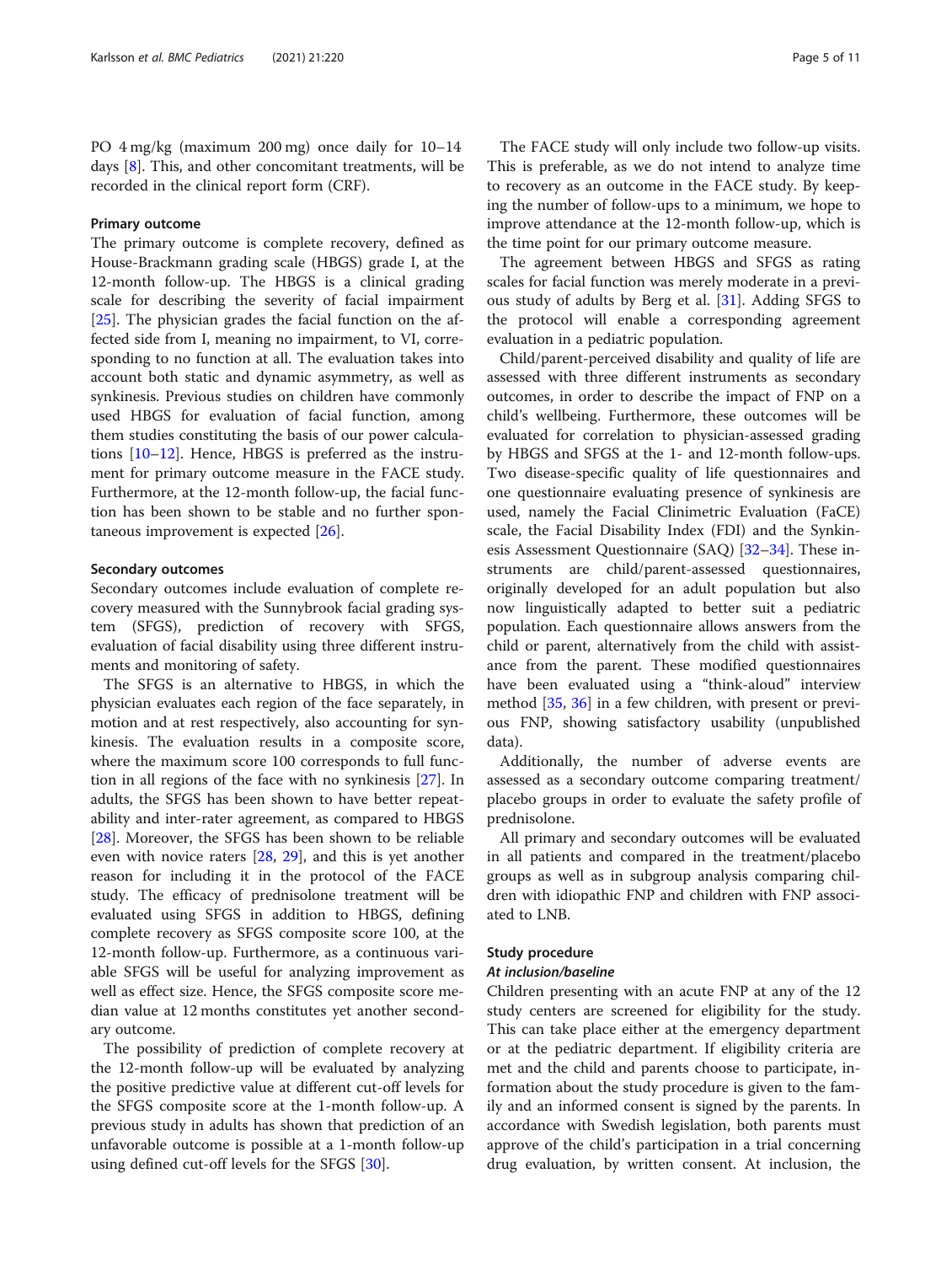participant receives a consecutive code number and the corresponding bottle of study drug (prednisolone/placebo). Baseline data including demographics, medical history, concomitant medication and relevant findings from the physical examination are collected by the investigator (pediatrician). The neuroborreliosis prediction (NeBoP) score [[37\]](#page-9-0) will be recorded, as part of the clinical routine, for a decision about antibiotic treatment.

Furthermore, facial function is graded at inclusion, using the HBGS and the SFGS, by the investigator (either a pediatrician or an otorhinolaryngologist). Children with suspected LNB associated FNP receive antibiotic treatment as part of the routine work-up at each study center.

# At 1 and 2 weeks post-inclusion

At 1 and 2 weeks post-inclusion, the child/parent is contacted by telephone by a study nurse, to verify and enhance compliance with the study drug treatment and to check for adverse events. In the case of adverse events, they are documented and evaluated as described below. No specific questions on the facial function are addressed at this time.

# At 1 and 12 months post-inclusion

Follow-up visits to the investigator (either a pediatrician or an otorhinolaryngologist) take place at 1 and 12 months post-inclusion. At the 1-month follow-up visit, the facial function is evaluated using the physicianassessed HBGS and the SFGS. The child and/or parent complete the FaCE scale and the FDI questionnaires. The bottle of study drug is collected and controlled for remaining number of tablets for each specific participant. The importance of attending the upcoming 12 month follow-up visit is stressed for the child and parent.

At the 12-month follow-up visit, the facial function is evaluated using the physician-assessed HBGS and the SFGS. The child and/or parent completes the FaCE scale, the FDI and the SAQ questionnaires. If a child is in need of additional follow-up visits regarding the facial function during the study period, this can be offered independently of the study schedule, but is recorded in the CRF at the 12-month visit, as is any additional specific treatment targeting the facial function (e.g. physiotherapy, acupuncture etc.).

The time schedule for the FACE study is shown in Table [3.](#page-6-0)

### Sample size estimation and recruitment

In the FACE study, the sample size is calculated on the primary outcome (i.e. complete recovery, defined as HBGS grade I, at the 12-month follow-up visit). Previous studies have shown spontaneous complete recovery (HBGS = I) to occur in approximately 80% of untreated children with an acute  $FNP$   $[10-12]$  $[10-12]$  $[10-12]$ , this is the estimated percentage for complete recovery in the control group. Furthermore, in accordance with previous studies in adults [\[18\]](#page-9-0), we consider a clinically important difference between groups to be 10%, hypothesizing the intervention to cause an increase in complete recovery rate from 80 to 90% in the treatment group. To be able to show a 10% difference between groups with statistical significance ( $p < 0.05$ ) and a power of 80% [[38](#page-9-0)], a total of 500 participants (250 in each group), is needed for the trial, allowing 10% of participants to be lost to follow-up.

In order to promote progress and ensure high quality of study procedures, investigators and study nurses received education in Good Clinical Practice before the study start and attend yearly meetings available to all personnel. Investigators are thoroughly instructed in applying the HBGS and the SFGS for reliable evaluation of facial impairment, and at the 1- and 12-month followups, only one or two investigators per study center will apply the HBGS and the SFGS. Recruitment rate is enhanced by continuous contact between the coordinating investigator, the principal investigators and study nurses at each study center, throughout the study period.

# Evaluation of harms

At all contacts with the child/parent (telephone or visits), any testimonial of adverse events (AE) or examination findings suggesting an AE, is noted and evaluated regarding intensity and causality. An AE is any unfavorable, unintended clinical sign, symptom or medical complaint during the study period. Serious adverse events (SAEs) are defined as any AE that results in death, is life threatening, requires inpatient hospitalization, requires prolongation of existing hospitalization, results in persistent or significant disability/incapacity or is a congenital anomaly/birth defect. All SAEs are to be reported to the sponsor whether or not considered as related to the study drug. Pre-planned hospitalization for a preexisting condition that did not worsen during the course of the study period is not considered as an SAE.

The Swedish medical products agency (MPA) receives annual reports from the FACE study regarding safety issues including SAEs. In the rare event of a suspected unexpected serious adverse reaction (SUSAR), the sponsor reports this to the Swedish MPA for documentation in the EudraVigilance database, as soon as possible. A SUSAR is defined as an SAE with a reasonable likelihood of a causal relationship to the study drug.

A Data Safety Monitoring Board (DSMB) evaluates safety data regarding AEs and SAEs at predetermined intervals. For the members in the DSMB, the working procedures and duties are clearly defined.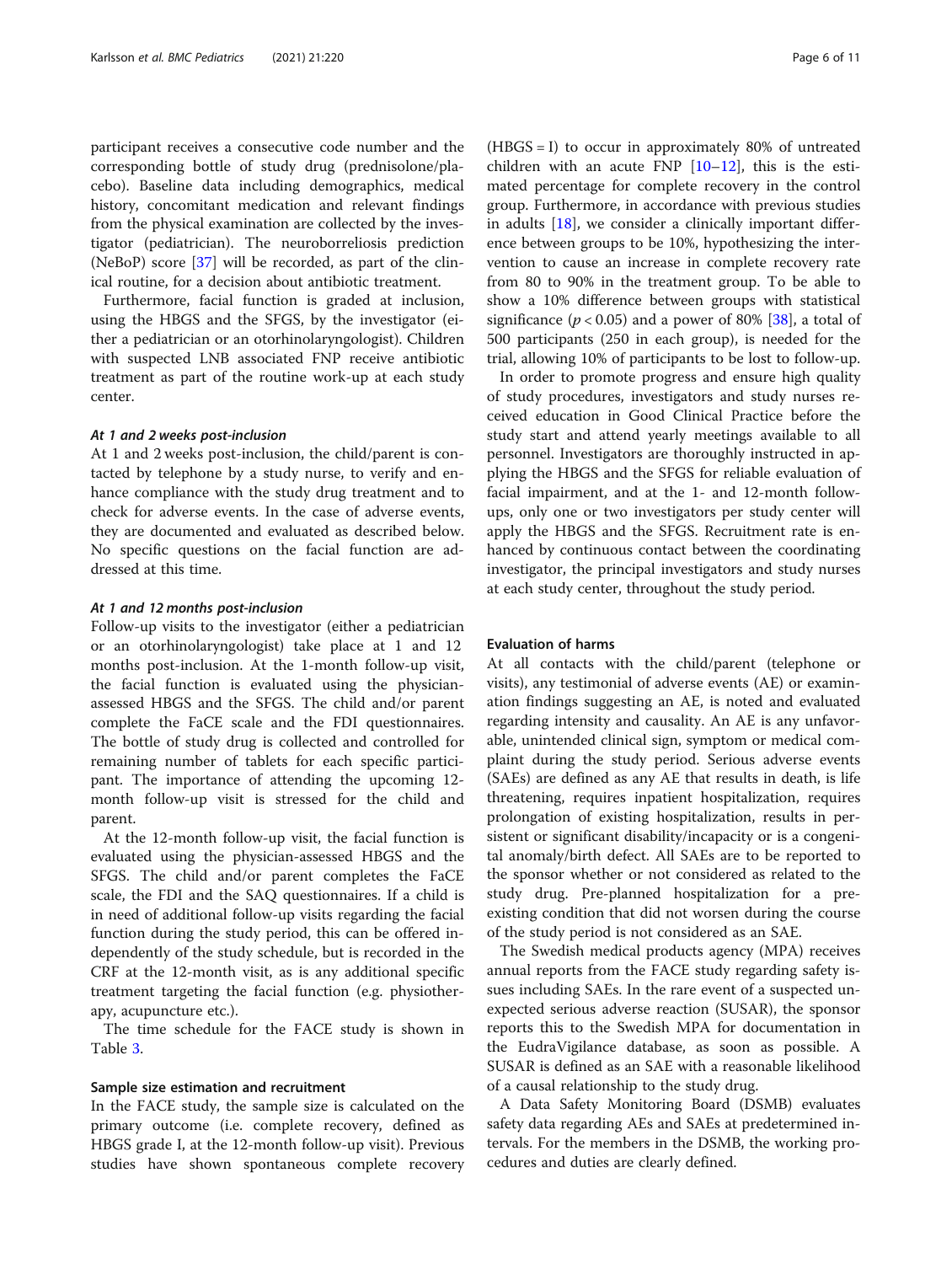#### <span id="page-6-0"></span>Table 3 Study schedule

|                                               | <b>Baseline/Inclusion</b> | Telephone call 1 week<br>± 3 days | Telephone call 2 weeks<br>± 3 days | Visit 1 month<br>± 5 days | Visit 12 months<br>$±$ 2 weeks |
|-----------------------------------------------|---------------------------|-----------------------------------|------------------------------------|---------------------------|--------------------------------|
| Written informed consent                      | $\times$                  |                                   |                                    |                           |                                |
| Inclusion /Exclusion criteria                 | X                         |                                   |                                    |                           |                                |
| Allocation of code number                     | X                         |                                   |                                    |                           |                                |
| Medical history                               | Χ                         |                                   |                                    |                           |                                |
| Demographics                                  | X                         |                                   |                                    |                           |                                |
| Weight/length/BMI                             | X                         |                                   |                                    |                           |                                |
| Physical examination                          | X                         |                                   |                                    |                           |                                |
| NeBoP score                                   | X                         |                                   |                                    |                           |                                |
| House-Brackmann grading<br>scale (HBGS)       | Χ                         |                                   |                                    | X                         | $\times$                       |
| Sunnybrook grading system<br>(SFGS)           | X                         |                                   |                                    | X                         | X                              |
| Concomitant medication                        | Χ                         |                                   |                                    | $\times$                  | X                              |
| Initiation of study treatment                 | X                         |                                   |                                    |                           |                                |
| Compliance with study drug                    |                           | $\times$                          | $\times$                           |                           |                                |
| Reporting of Adverse Events<br>(AE)           |                           | $\times$                          | $\times$                           | $\times$                  | $\times$                       |
| Return of bottles of study drug               |                           |                                   |                                    | $\times$                  |                                |
| Facial disability index (FDI)                 |                           |                                   |                                    | $\times$                  | $\times$                       |
| Facial Clinimetric Evaluation<br>(FaCE) Scale |                           |                                   |                                    | X                         | $\times$                       |
| Synkinesis Assessment<br>Questionnaire (SAQ)  |                           |                                   |                                    |                           | X                              |

# Insurance

Participants in this study are covered by the Swedish Patient Insurance and the Swedish Pharmaceutical Insurance.

# Statistics and data management Data collection

All data in the FACE study, including questionnaires completed by the children/parents (FaCE scale, FDI, SAQ), are recorded as paper CRFs for each participant. The coordinating investigator is responsible for collecting and entering data from the paper CRFs into a database (managed by the Swedish data management company MediCaseAB). The original and a copy of the paper CRFs will be archived by the sponsor, and the study center respectively, for at least 10 years. An original copy of the CRFs (including questionnaires) can be made available upon request to the corresponding author.

## Statistical analysis

A study statistician will be responsible for the statistical evaluation of results from the study after study closure. A study-specific statistical analysis plan (SAP) will be prepared by the study statistician, where further details will be specified. No interim analyses will be performed, and no data will be given on the personal level, only presented in subgroups or at group level.

Intention to treat will be applied when analyzing results from the primary outcome. In the primary analysis of treatment efficacy, the difference between the intervention group and the control group will be determined, regarding the proportion of children classified as having complete recovery (HBGS I) at the 12-month follow-up. A Chi<sup>2</sup> test will be performed with risk estimate and 95% confidence interval. In addition, treatment efficacy will be evaluated with a  $Chi<sup>2</sup>$  test regarding our second outcome measure, complete recovery defined as SFGS composite score 100. Furthermore, efficacy will be evaluated by using SFGS as a continuous variable, comparing composite score medians between the intervention group and control group (Mann-Whitney U-test) and for calculation of effect size with Cohen's d.

For correlation between scales with continuous properties, the Spearman's test will be used, whereas for scales with categorical properties, agreement with Cohen's kappa will be applied. When predicting complete recovery at the 12-month follow-up based on grading at the 1-month follow-up, diagnostic performance will be calculated on complete recovery defined as HBGS I and SFGS composite score 100. Logistic regression analysis will be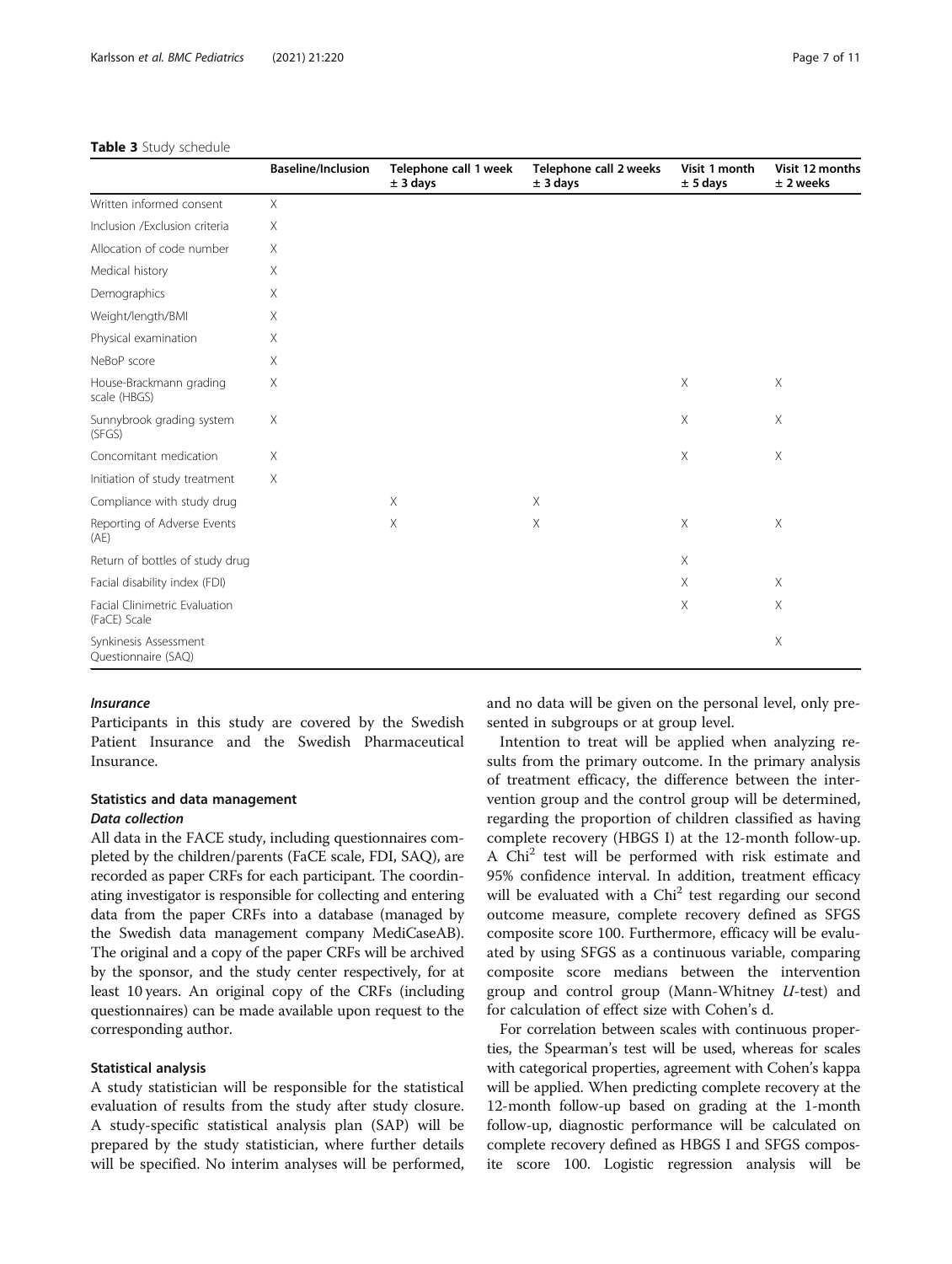performed to evaluate complete recovery at the 12-month follow-up in relation to baseline data and treatment, as well as when performing subgroup analysis.

# Quality control

The sponsor provides monitoring of the study. The data monitoring committee (DMC) is strictly independent from the sponsor and does not have other competing interests. The DMC periodically monitors the study centers in order to ensure compliance with the protocol, principles of Good Clinical Practice and applicable regulatory requirements. Source documents are reviewed for verification of consistency with the data recorded in the paper CRFs. The DMC also provides information and support to the principal investigators and study nurses at each study center. In addition, a quality assurance audit by the sponsor or by the Swedish MPA, may be performed at any study center.

# Ethical considerations

This study is conducted in accordance with applicable regulatory requirements, the principles of Good Clinical Practice and the ethical principles of the declaration of Helsinki, as adopted by the 18th World Medical Assembly in Helsinki, Finland, in 1964, and subsequent versions. A risk-benefit analysis was made when developing this protocol. The Regional Ethical Review Board in Uppsala, Sweden approved the clinical study protocol, including forms for informed consent and the participant information form (Dnr 2017/554 and 2019–01546).

All potential changes to the final study protocol will be documented by signed protocol amendments. If substantial changes to the design of the study are made, the MPA and the Ethical Review Board will be notified for review and renewed approval.

# Consent to participate

The process of acquiring informed consent is undertaken by the principal investigator at each center or by another investigator delegated by him/her. The child is informed at a level of his/her understanding, and the child's integrity and autonomy are to be respected, although the consent form only requires to be signed by parents.

# **Confidentiality**

All data are recorded in de-identified (coded) paper CRFs, stored in locked rooms at each specific study center. The Subject Enrolment and Identification log linking a specific participant to a specific code is to be kept secure and separate from CRFs at each study center. The study database will be secured by password for entering data during the study period and for analyzing data after the closure of the database. Data will be available to the research group only.

# Dissemination policy

After completion of the study, the Sponsor, in cooperation with the principal investigators, will present a clinical study report to the MPA. Results will be published in peer-reviewed scientific journals. Professional medical writers will not be used. The clinical study protocol of the FACE study is published and can be read in full at [Clinicaltrials.gov](http://clinicaltrials.gov) (NCT03781700).

# **Discussion**

Acute FNP in children poses a clinical challenge due to its etiological heterogeneity and uncertain treatment strategies. Up to now, it is unknown whether children with acute FNP benefit from corticosteroid treatment to the same extent that has previously been shown in idiopathic FNP in adults. The off-label prescription of drugs to pediatric patients is extensive [[39,](#page-9-0) [40](#page-9-0)]. This has been problematized increasingly in recent years and legislative efforts have been taken within the EU and USA to promote the inclusion of children in clinical trials, regarding both new and established drugs [\[41](#page-9-0)–[44\]](#page-9-0). The FACE study, determining the efficacy of prednisolone in children with acute FNP, can be conducted without ethical difficulties and with little risk of harm. Therefore, it is our firm opinion that evidence from one or several such trials should precede recommendations for the use of corticosteroid treatment in this group of patients.

Furthermore, the large proportion of acute FNP associated with Lyme neuroborreliosis (LNB) in children, calls for determination of efficacy of corticosteroid treatment in this group also, which has not previously been thoroughly studied in children or in adults. Evaluation of potentially harmful effects of corticosteroid treatment is another aspect of great interest, particularly in the LNB group. This aspect of potentially harmful effects has been emphasized in two recent publications [[45,](#page-9-0) [46](#page-9-0)]. Jowett et al. present results indicating a less favorable outcome in patients with FNP associated with LNB being treated with corticosteroids in addition to antibiotics, as compared to patients being treated with antibiotics alone [[45\]](#page-9-0). The study has limitations in being retrospective, having an undefined follow-up period and a high risk of patients' self-selection bias. Furthermore, the mean age was 39.6 years (range 6–72) among included patients and only a few cases were pediatric patients. Wormser et al. prospectively followed a small number of adult FNP cases  $(n = 11)$  being treated with corticosteroids in addition to antibiotics, and found an unfavorable outcome (self-reported persistent facial weakness yes/no) in 55% of cases at follow-up [[46](#page-9-0)]. The study had no control group, a binary evaluation method, a high risk of referral bias and the definition of the LNB diagnosis was not declared. Given the limitations of the two publications, the ultimate contributions of these studies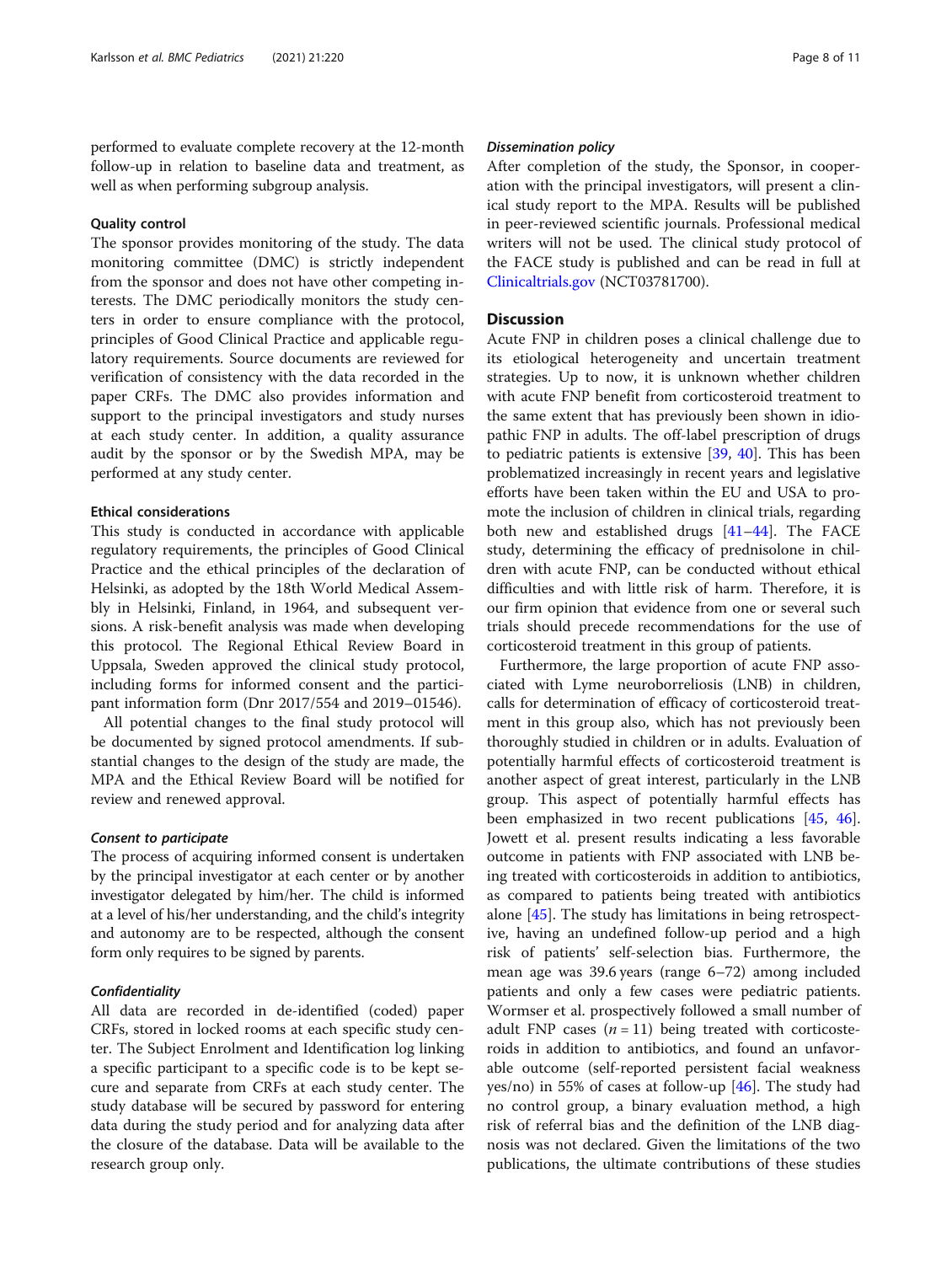are that they illustrate that prospective randomized clinical trials are warranted, which is also righteously stressed by the authors. This further supports the strong intention of finding evidence-based treatment guidelines, to include children with acute FNP associated with LNB.

As far as we know, this protocol outlines the first pediatric trial on the efficacy of corticosteroid treatment in acute FNP, including both children presenting with FNP of idiopathic etiology and FNP associated with LNB. A protocol article published in 2017 reveals an ongoing study in New Zealand and Australia, the BellPIC study, with the aim of evaluating the efficacy of corticosteroid treatment in children with idiopathic FNP [[24\]](#page-9-0). Thus, the BellPIC study does not include children with FNP associated with LNB, and the FACE study will constitute a complement to the BellPIC study with a similar approach but in a different setting. Other differences include the primary outcome where the BellPIC study uses complete recovery (defined as HBGS I) at the 1 month follow-up, as compared to the 12-month follow-up in the FACE study. Furthermore, the intervention, being similar in dose and drug of choice (prednisolone 1 mg/kg/day for 10 days), differs however in the preparation of the drug, as BellPIC uses oral liquid as compared to oral tablets in the FACE study. Nevertheless, the two studies are comparable in many respects and may be included in future metaanalyses.

Taking into consideration previous research on children's facial palsy referred to in this article, and the clinical experiences of the authors, the HBGS seems to be the most widely used grading scale for evaluating children's FNP. In adult patients, the SFGS is recommended rather than the HBGS in several articles [\[28](#page-9-0), [47](#page-10-0)]. We expect the FACE study to shed light on the usability of the SFGS in pediatric patients. However, physician-assessed evaluation of facial impairment alone might not reveal the whole truth regarding persisting symptoms following children's FNP. One study investigating long-term outcome in children with a history of FNP associated with LNB, found no correlation between physician-assessed grading (HBGS) of facial impairment and subjective feeling of facial disability  $[48]$  $[48]$ . Even though small in size (24 participants), this study illuminates the complexity of evaluating persistent signs and symptoms following FNP, and strongly suggests that instruments for subjective facial disability should be included as patient reported outcome measures (PROMs) in a trial such as the FACE study.

The Facial nerve palsy And Cortisone Evaluation (FACE) study in children, now with ongoing recruitment, will contribute a large amount of data enabling evaluation of disease-specific quality of life, clinical

grading instruments and prediction of recovery, in addition to determining the efficacy of corticosteroids in children's facial nerve palsy. The results will potentially establish the foundation for new national and international evidence-based guidelines on how to treat children with acute FNP, applicable also in Borrelia burgdorferi endemic areas.

#### Abbreviations

AE: Adverse event; CRF: Clinical report form; DMC: Data monitoring committee; DSMB: Data safety monitoring board; FaCE scale: Facial clinimetric evaluation scale; FACE study: Facial nerve palsy And Cortisone Evaluation study; FDI: Facial disability index; FNP: Facial nerve palsy; HBGS: House-Brackmann grading scale; LNB: Lyme neuroborreliosis; MPA: Medical product agency; NeBoP score: Neuroborreliosis prediction score; PROM: Patient reported outcome measure; SAE: Serious adverse event; SAP: Statistical analysis plan; SAQ: Synkinesis assessment questionnaire; SFGS: Sunnybrook facial grading system; SUSAR: Suspected unexpected serious adverse reaction

# Acknowledgements

Not applicable

#### Authors' contributions

BHS initiated the FACE study and the study design was decided on in agreement with MH, EM, SA and ÅL. BHS drafted the initial study protocol, which was approved by all authors. Biostatistician NH was responsible for the randomization list, sample size calculation and planning of statistical analyses. SK and BHS drafted this manuscript for publication of the study protocol. All authors contributed to the revision of the manuscript and read and approved the final version.

#### Funding

The work of developing the clinical study protocol and conducting the FACE study is funded by grants from the Center for Clinical Research Dalarna, the Regional Research Council of Uppsala-Örebro, the Swedish Medical Association and the Swedish Research Council. Grants from the Center for Clinical Research Dalarna is used for salary for first author SK and salary for last author BHS. Grants from Regional Research Council of Uppsala-Örebro is used for salary for study nurses, monitoring and data management. Grants from the Swedish Medical Council is used for production, distribution and shelf keeping of study drug and grants from the Swedish Research Council is used for salary for SA and for the cost of additional production of study drug. Open access funding provided by Karolinska Institute.

#### Availability of data and materials

Not applicable.

#### **Declarations**

#### Ethics approval and consent to participate

This study was approved by the Ethical Review Board in Uppsala, Sweden (Dnr 2017/554). Written consent from both parents/guardians is mandatory to participate in this study. The child is informed at the level of his/her understanding and the child's autonomy is to be respected as far as possible.

#### Consent for publication

Not applicable.

#### Competing interests

The authors declare that they have no competing interests. Furthermore, sponsor and funders have not been involved in the design of the study, and will not have any role during its execution, analyses, interpretation of the data or decision to submit results to scientific journals.

#### Author details

<sup>1</sup> Center for Clinical Research Dalarna - Uppsala University, Region Dalarna County, Falun, Sweden. <sup>2</sup>Department of Clinical Science, Intervention and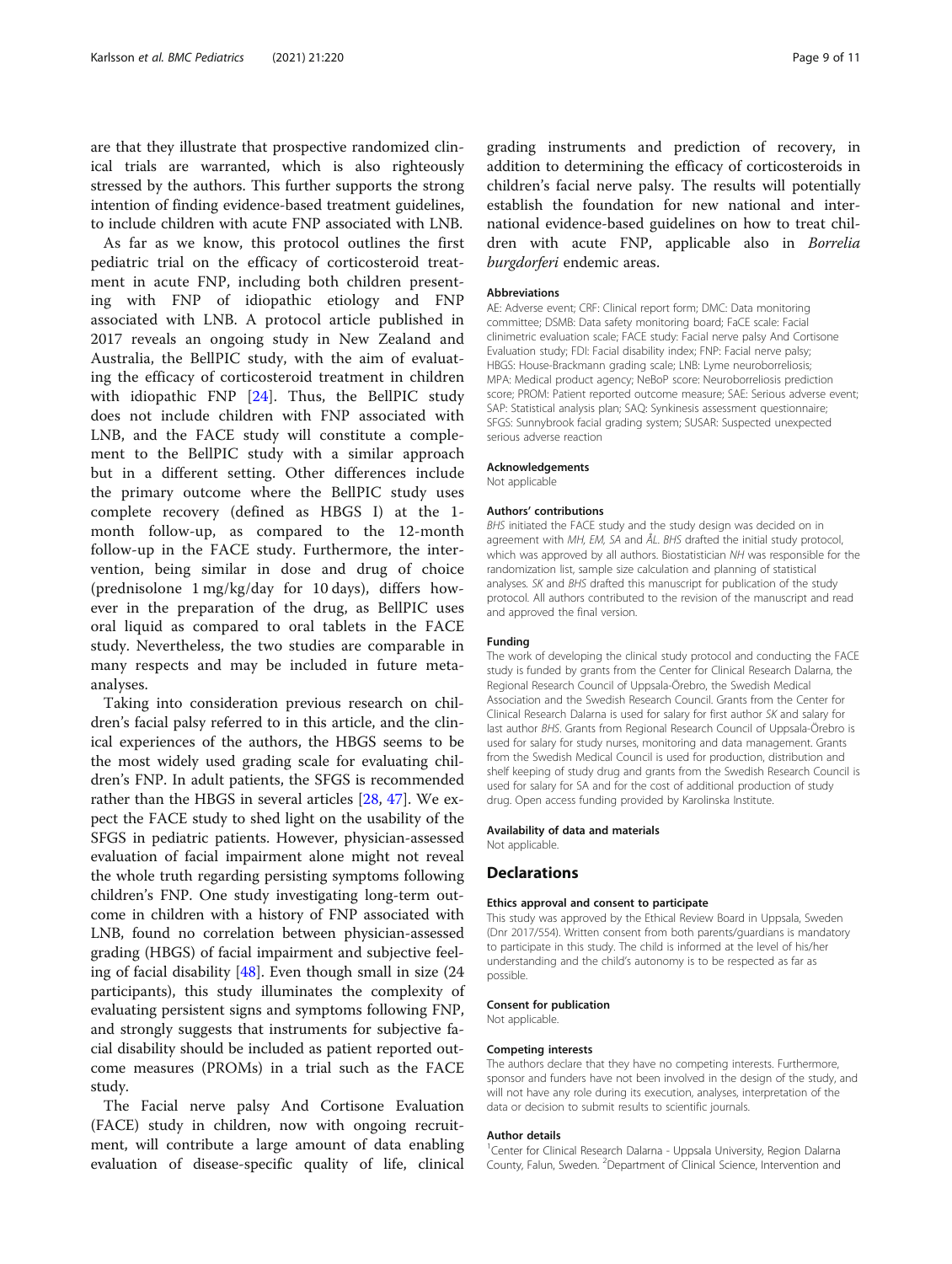<span id="page-9-0"></span>Technology (CLINTEC), Karolinska Institutet, Stockholm, Sweden. <sup>3</sup>Department of Otorhinolaryngology, Region Dalarna County, Falun, Sweden. <sup>4</sup>Department of Pediatric Infectious Diseases, Astrid Lindgren's Children's Hospital, Karolinska University Hospital, Solna, Sweden. <sup>5</sup>Uppsala Clinical Research Centre, Uppsala University, Uppsala, Sweden. <sup>6</sup>Department of Pediatric Nephrology, Astrid Lindgren's Children's Hospital, Karolinska University Hospital, Solna, Sweden. <sup>7</sup>Department of Women and Child Health, Karolinska Institutet, Stockholm, Sweden. <sup>8</sup>Department of Otorhinolaryngology, Karolinska University Hospital, Stockholm, Sweden. <sup>9</sup>Department of Pediatrics, Region Dalarna County, Falun, Sweden. <sup>10</sup>Faculty of Medical and Health Sciences, Örebro Universitet, Örebro, Sweden.

# Received: 19 November 2020 Accepted: 24 February 2021 Published online: 04 May 2021

#### References

- Pitaro J, Waissbluth S, Daniel SJ. Do children with Bell's palsy benefit from steroid treatment? A systematic review. Int J Pediatr Otorhinolaryngol. 2012; 76(7):921–6.
- 2. Lorch M, Teach SJ: Facial nerve palsy: etiology and approach to diagnosis and treatment. Pediatr Emerg Care 2010;26(10):763–69; quiz 770-763.
- 3. Peitersen E. Bell's palsy: the spontaneous course of 2,500 peripheral facial nerve palsies of different etiologies. Acta Otolaryngol Suppl. 2002;549:4–30.
- 4. Tveitnes D, Oymar K, Natas O. Acute facial nerve palsy in children: how often is it Lyme borreliosis? Scand J Infect Dis. 2007;39(5):425–31.
- 5. Arnason S, Hultcrantz M, Nilsson A, Laestadius A. Peripheral facial nerve palsy in children in a Borrelia high-endemic area, a retrospective follow-up study. Acta Paediatr. 2020;109(6):1229-35.
- 6. Stanek G, Strle F. Lyme borreliosis-from tick bite to diagnosis and treatment. FEMS Microbiol Rev. 2018;42(3):233–58.
- 7. Skogman BH, Croner S, Nordwall M, Eknefelt M, Ernerudh J, Forsberg P. Lyme neuroborreliosis in children: a prospective study of clinical features, prognosis, and outcome. Pediatr Infect Dis J. 2008;27(12):1089–94.
- 8. Mygland A, Ljostad U, Fingerle V, Rupprecht T, Schmutzhard E, Steiner I. EFNS guidelines on the diagnosis and management of European Lyme neuroborreliosis. Eur J Neurol. 2010;17(1):8–16 e11-14.
- Rowhani-Rahbar A, Baxter R, Rasgon B, Ray P, Black S, Klein JO, Klein NP. Epidemiologic and clinical features of Bell's palsy among children in northern California. Neuroepidemiology. 2012;38(4):252–8.
- 10. Biebl A, Lechner E, Hroncek K, Preisinger A, Eisenkolbl A, Schmitt K, Furthner D. Facial nerve paralysis in children: is it as benign as supposed? Pediatr Neurol. 2013;49(3):178–81.
- 11. Skogman BH, Glimaker K, Nordwall M, Vrethem M, Odkvist L, Forsberg P. Long-term clinical outcome after Lyme neuroborreliosis in childhood. Pediatrics. 2012;130(2):262–9.
- 12. Peltomaa M, Saxen H, Seppala I, Viljanen M, Pyykko I. Paediatric facial paralysis caused by Lyme borreliosis: a prospective and retrospective analysis. Scand J Infect Dis. 1998;30(3):269–75.
- 13. Lee M, Mackay M, Blackbourn L, Babl FE. Emotional impact of Bell's palsy in children. J Paediatr Child Health. 2014;50(3):245–6.
- 14. Saadi R, Shokri T, Schaefer E, Hollenbeak C, Lighthall JG. Depression rates after facial paralysis. Ann Plast Surg. 2019;83(2):190–4.
- 15. Roob G, Fazekas F, Hartung HP. Peripheral facial palsy: etiology, diagnosis and treatment. Eur Neurol. 1999;41(1):3–9.
- 16. Madhok VB, Gagyor I, Daly F, Somasundara D, Sullivan M, Gammie F, Sullivan F. Corticosteroids for Bell's palsy (idiopathic facial paralysis). Cochrane Database Syst Rev. 2016;7:Cd001942.
- 17. Salinas RA, Alvarez G, Alvarez MI, Ferreira J. Corticosteroids for Bell's palsy (idiopathic facial paralysis). Cochrane Database Syst Rev. 2002, Issue 1. Art. No.:CD001942. <https://doi.org/10.1002/14651858.CD001942>
- 18. Engstrom M, Berg T, Stjernquist-Desatnik A, Axelsson S, Pitkaranta A, Hultcrantz M, Kanerva M, Hanner P, Jonsson L. Prednisolone and valaciclovir in Bell's palsy: a randomised, double-blind, placebo-controlled, multicentre trial. Lancet Neurol. 2008;7(11):993–1000.
- 19. Sullivan FM, Swan IR, Donnan PT, Morrison JM, Smith BH, McKinstry B, Davenport RJ, Vale LD, Clarkson JE, Hammersley V, et al. Early treatment with prednisolone or acyclovir in Bell's palsy. N Engl J Med. 2007;357(16): 1598–607.
- 20. Aljebab F, Choonara I, Conroy S. Systematic review of the toxicity of shortcourse oral corticosteroids in children. Arch Dis Child. 2016;101(4):365–70.
- 21. Kasper WJ, Howe PM. Fatal varicella after a single course of corticosteroids. Pediatr Infect Dis J. 1990;9(10):729–32.
- 22. Wu CT, Tsai SC, Lin JJ, Hsia SH, Disseminated varicella infection in a child
- receiving short-term steroids for asthma. Pediatr Dermatol. 2008;25(4):484–6. 23. Unuvar E, Oguz F, Sidal M, Kilic A. Corticosteroid treatment of childhood
- Bell's palsy. Pediatr Neurol. 1999;21(5):814–6. 24. Babl FE, Mackay MT, Borland ML, Herd DW, Kochar A, Hort J, Rao A, Cheek JA, Furyk J, Barrow L, et al. Bell's palsy in children (BellPIC): protocol for a
- multicentre, placebo-controlled randomized trial. BMC Pediatr. 2017;17(1):53. 25. House JW, Brackmann DE. Facial nerve grading system. Otolaryngol Head Neck Surg. 1985;93(2):146–7.
- 26. Mantsopoulos K, Psillas G, Psychogios G, Brase C, Iro H, Constantinidis J. Predicting the long-term outcome after idiopathic facial nerve paralysis. Otol Neurotol. 2011;32(5):848–51.
- 27. Ross BG, Fradet G, Nedzelski JM. Development of a sensitive clinical facial grading system. Otolaryngol Head Neck Surg. 1996;114(3):380–6.
- 28. Kanerva M, Poussa T, Pitkaranta A. Sunnybrook and house-Brackmann facial grading systems: intrarater repeatability and interrater agreement. Otolaryngol Head Neck Surg. 2006;135(6):865–71.
- 29. Neely JG, Cherian NG, Dickerson CB, Nedzelski JM. Sunnybrook facial grading system: reliability and criteria for grading. Laryngoscope. 2010; 120(5):1038–45.
- 30. Marsk E, Bylund N, Jonsson L, Hammarstedt L, Engström M, Hadziosmanovic N, Berg T, Hultcrantz M. Prediction of nonrecovery in Bell's palsy using Sunnybrook grading. Laryngoscope. 2012;122(4):901–6.
- 31. Berg T, Jonsson L, Engstrom M. Agreement between the Sunnybrook, House-Brackmann, and Yanagihara facial nerve grading systems in Bell's palsy. Otol Neurotol. 2004;25(6):1020–6.
- 32. VanSwearingen JM, Brach JS. The facial disability index: reliability and validity of a disability assessment instrument for disorders of the facial neuromuscular system. Phys Ther. 1996;76(12):1288–98 discussion 1298- 1300.
- 33. Mehta RP, WernickRobinson M, Hadlock TA. Validation of the Synkinesis assessment questionnaire. Laryngoscope. 2007;117(5):923–6.
- 34. Kahn JB, Gliklich RE, Boyev KP, Stewart MG, Metson RB, McKenna MJ. Validation of a patient-graded instrument for facial nerve paralysis: the FaCE scale. Laryngoscope. 2001;111(3):387–98.
- 35. Rebok G, Riley A, Forrest C, Starfield B, Green B, Robertson J, Tambor E. Elementary school-aged children's reports of their health: a cognitive interviewing study. Qual Life Res. 2001;10(1):59–70.
- 36. Lundgren-Laine H, Salantera S. Think-aloud technique and protocol analysis in clinical decision-making research. Qual Health Res. 2010;20(4):565–75.
- 37. Skogman BH, Sjöwall J, Lindgren PE. The NeBoP score a clinical prediction test for evaluation of children with Lyme Neuroborreliosis in Europe. BMC Pediatr. 2015;15:214.
- 38. Zhang X, Lyu J, Tu J, Liu J, Lu X. Sample size calculations for comparing groups with binary outcomes. Shanghai Arch Psychiatry. 2017;29(5):316–24.
- 39. Kimland E, Nydert P, Odlind V, Bottiger Y, Lindemalm S. Paediatric drug use with focus on off-label prescriptions at Swedish hospitals - a nationwide study. Acta Paediatr (Oslo, Norway : 1992). 2012;101(7):772–8.
- 40. Mc DTD, Joffe P, Taylor SE, Jones A, Cheek JA, Craig SS, Graudins A, Dhir R, Krieser D, Babl FE. Off-label and unlicenced medicine administration to paediatric emergency department patients. Emerg Med Australas. 2015; 27(5):440–6.
- 41. Sammons H. Ethical issues of clinical trials in children: a European perspective. Arch Dis Child. 2009;94(6):474–7.
- 42. Choonara I. Unlicensed and off-label drug use in children: implications for safety. Expert Opin Drug Saf. 2004;3(2):81–3.
- 43. Regulation (EC) No 1901/2006 of the European Parliament and of the council of 12 December 2006 on medicinal products for paediatric use and amending Regulation (EEC) No 1768/92, Directive 2001/20/ EC, Directive 2001/83/EC and Regulation (EC) No 726/2004 (Text with EEA relevance) [https://eur-lex.europa.eu/LexUriServ/LexUriServ.do?uri=](https://eur-lex.europa.eu/LexUriServ/LexUriServ.do?uri=OJ:L:2006:378:0001:0019:EN:PDF) [OJ:L:2006:378:0001:0019:EN:PDF.](https://eur-lex.europa.eu/LexUriServ/LexUriServ.do?uri=OJ:L:2006:378:0001:0019:EN:PDF) Accessed 17 Mar 2021.
- 44. Pediatric Research Equity Act of 2003. U.S. Statutes at Large 2003;117:1936-43.
- 45. Jowett N, Gaudin RA, Banks CA, Hadlock TA. Steroid use in Lyme disease-associated facial palsy is associated with worse long-term outcomes. Laryngoscope. 2017;127(6):1451–8.
- 46. Wormser GP, McKenna D, Scavarda C, Karmen C. Outcome of facial palsy from Lyme disease in prospectively followed patients who had received corticosteroids. Diagn Microbiol Infect Dis. 2018;91(4):336–8.